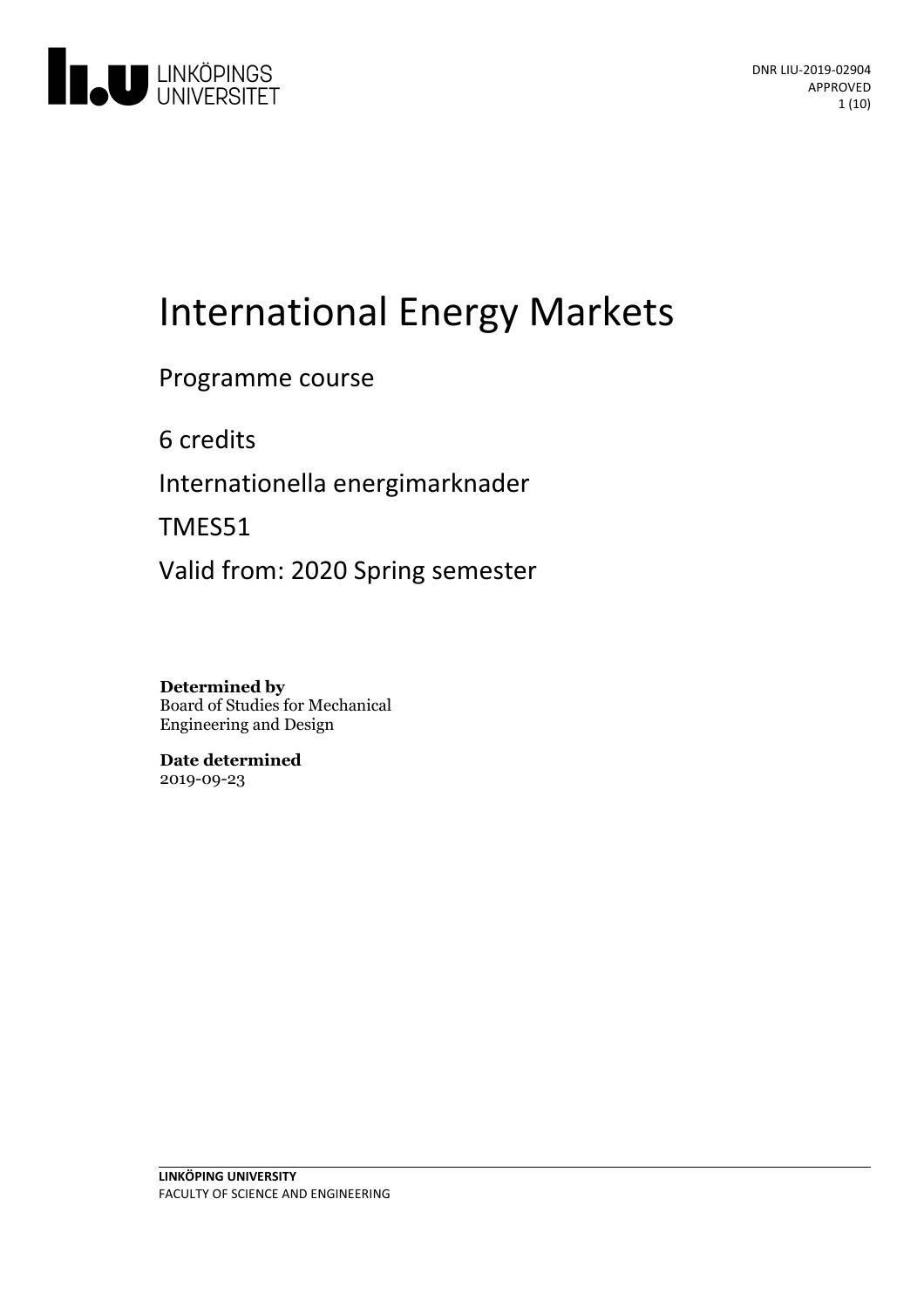## Main field of study

Energy and Environmental Engineering, Industrial Engineering and Management

Course level

Second cycle

## Advancement level

A1X

## Course offered for

- Master's Programme in Industrial Engineering and Management
- Master's Programme in Sustainability Engineering and Management
- Energy Environment Management, M Sc in Engineering
- Energy-Environment-Management M Sc in Engineering
- Industrial Engineering and Management International, M Sc in Engineering
- Industrial Engineering and Management, M Sc in Engineering
- Mechanical Engineering, M Sc in Engineering

## Entry requirements

Note: Admission requirements for non-programme students usually also include admission requirements for the programme and threshold requirements for progression within the programme, or corresponding.

### Prerequisites

Bachelor of science in mechanical engineering or corresponding. Courses in Energy Systems

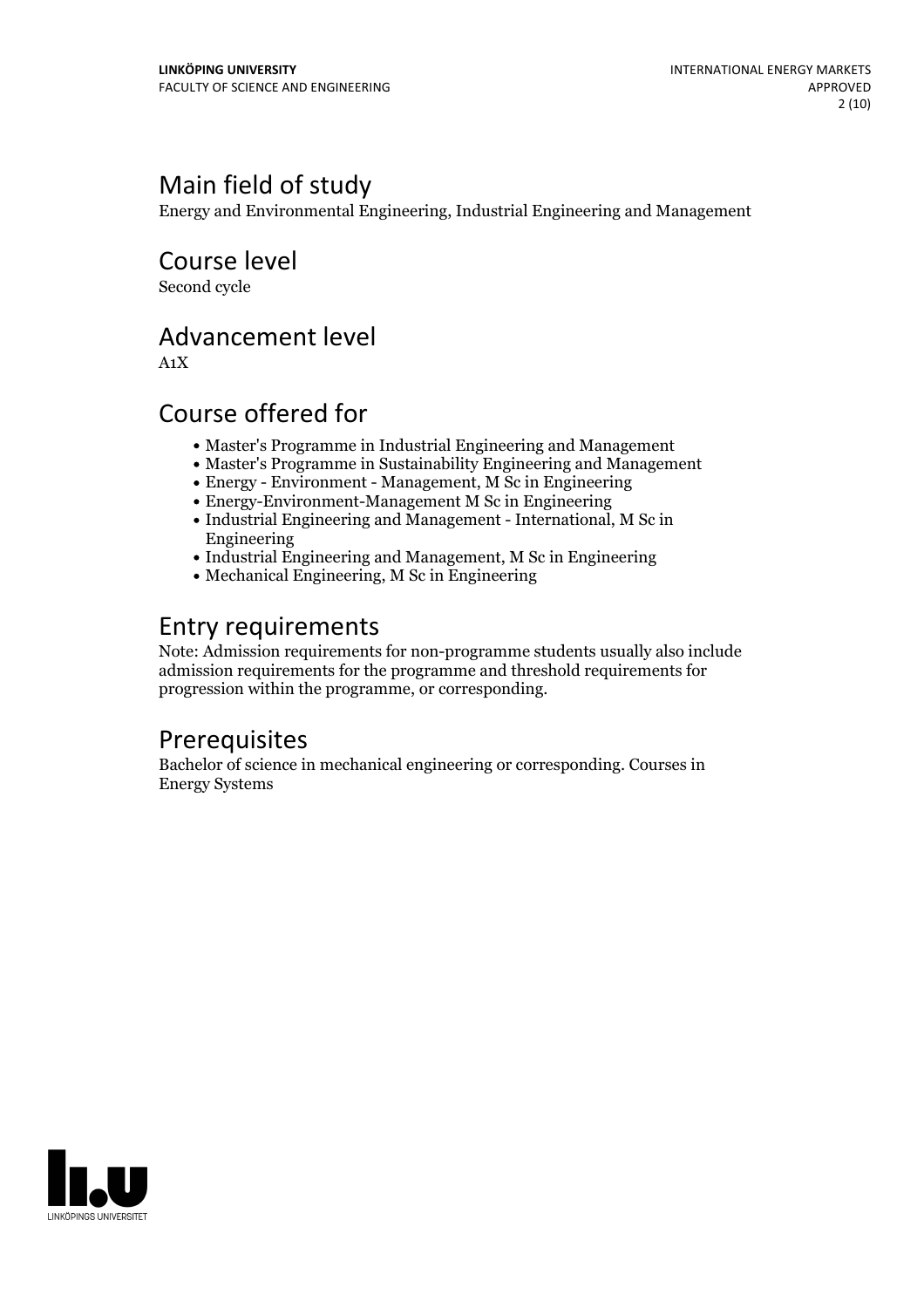## Intended learning outcomes

The aim is to give the student profound knowledge of how energy is traded. The focus is on the large-scale trading on the world market. Hence, the procedures for how energy in the forms of oil, coal and natural gas changes owners are described in detail. Normally, commodities of these kinds are bought and sold on the world market at places called an exchange. There are many exchanges around the world and at such spots contracts in the form of options, futures and forwards are dealt with. Green certificates, carbon dioxide allowances and other financial

instruments are also sold and traded at some exchanges. After the course the student should know how to:

- 
- value financial instruments for energy trading on <sup>a</sup> deep level. argue how different energy sources are utilized on <sup>a</sup> large-scale level. reflect how oil, coal, natural gas and other fossil fuels, in the form of
- commodities, as well as electricity is traded.<br>• value the trade with green certificates
- 

### Course content

The course includes lectures on how to trade oil, coal, natural gas and other energy commodities. The corresponding financial instruments such as forwards, futures are dealt with in depth but also options are included. Electricity trade at Nasdaq OMX Commodities and other such market places is studied as well as the trade with green certificates and carbon dioxide allowances.

### Teaching and working methods

Some parts of this course is dealt with by use of the Internet, such as the dummy trade programs. Normal lectures are therefore less frequent than in corresponding courses.

## Examination

TEN<sub>1</sub> Written examination 6 credits U, 3, 4, 5

### Grades

Four-grade scale, LiU, U, 3, 4, 5

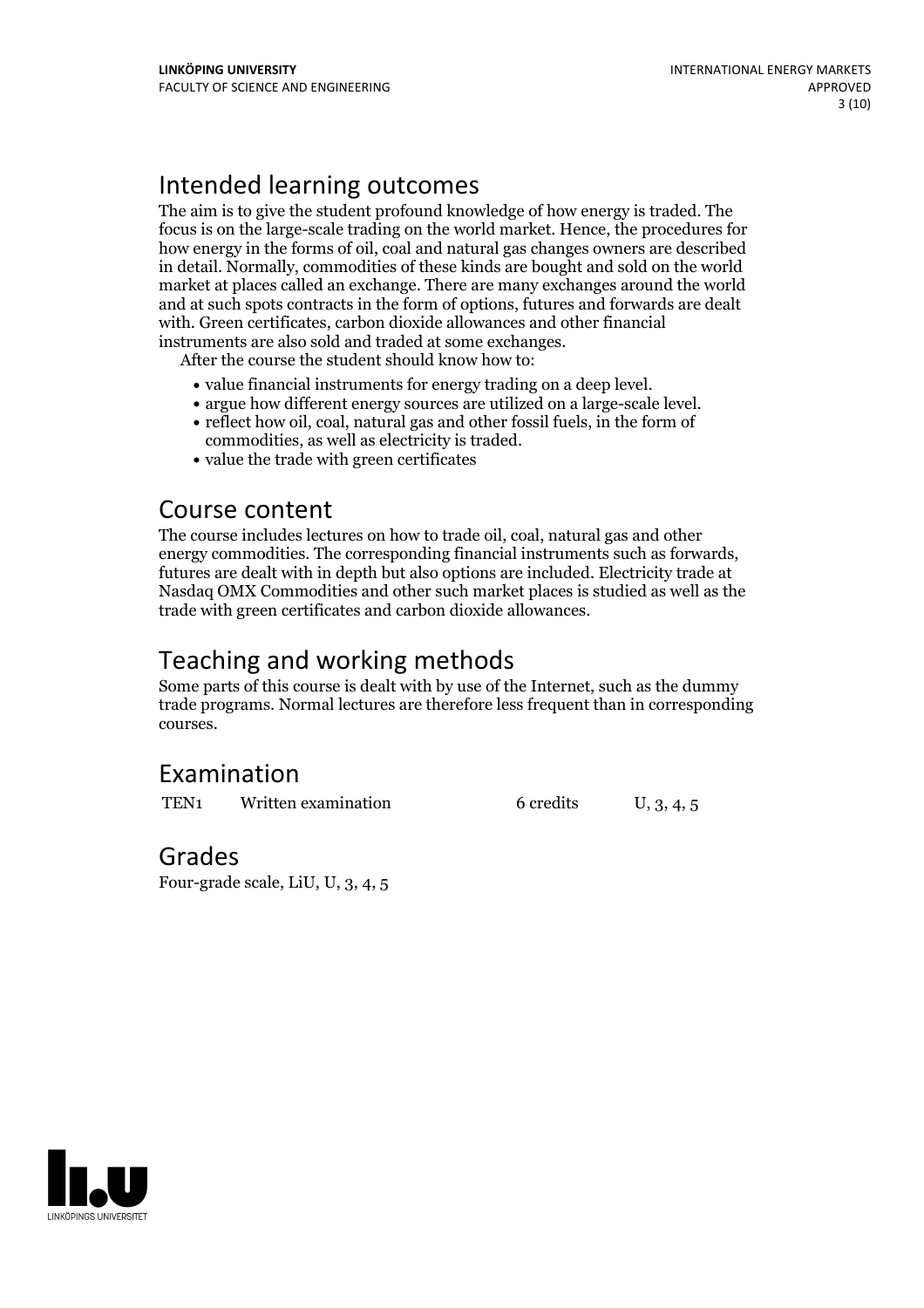## Other information

#### **About teaching and examination language**

The teaching language is presented in the Overview tab for each course. The examination language relates to the teaching language as follows:

- If teaching language is Swedish, the course as a whole or in large parts, is taught in Swedish. Please note that although teaching language is Swedish, parts of the course could be given in English. Examination language is
- Swedish.<br>• If teaching language is Swedish/English, the course as a whole will be taught in English if students without prior knowledge of the Swedish language participate. Examination language is Swedish or English
- (depending on teaching language).<br>
 If teaching language is English, the course as a whole is taught in English.<br>
Examination language is English.

#### **Other**

The course is conducted in a manner where both men's and women's

experience and knowledge are made visible and developed. The planning and implementation of <sup>a</sup> course should correspond to the course syllabus. The course evaluation should therefore be conducted with the course syllabus as a starting point.

### Department

Institutionen för ekonomisk och industriell utveckling

## Director of Studies or equivalent

Shahnaz Amiri

### Examiner

Bahram Moshfegh

## Course website and other links

## Education components

Preliminary scheduled hours: 20 h Recommended self-study hours: 140 h

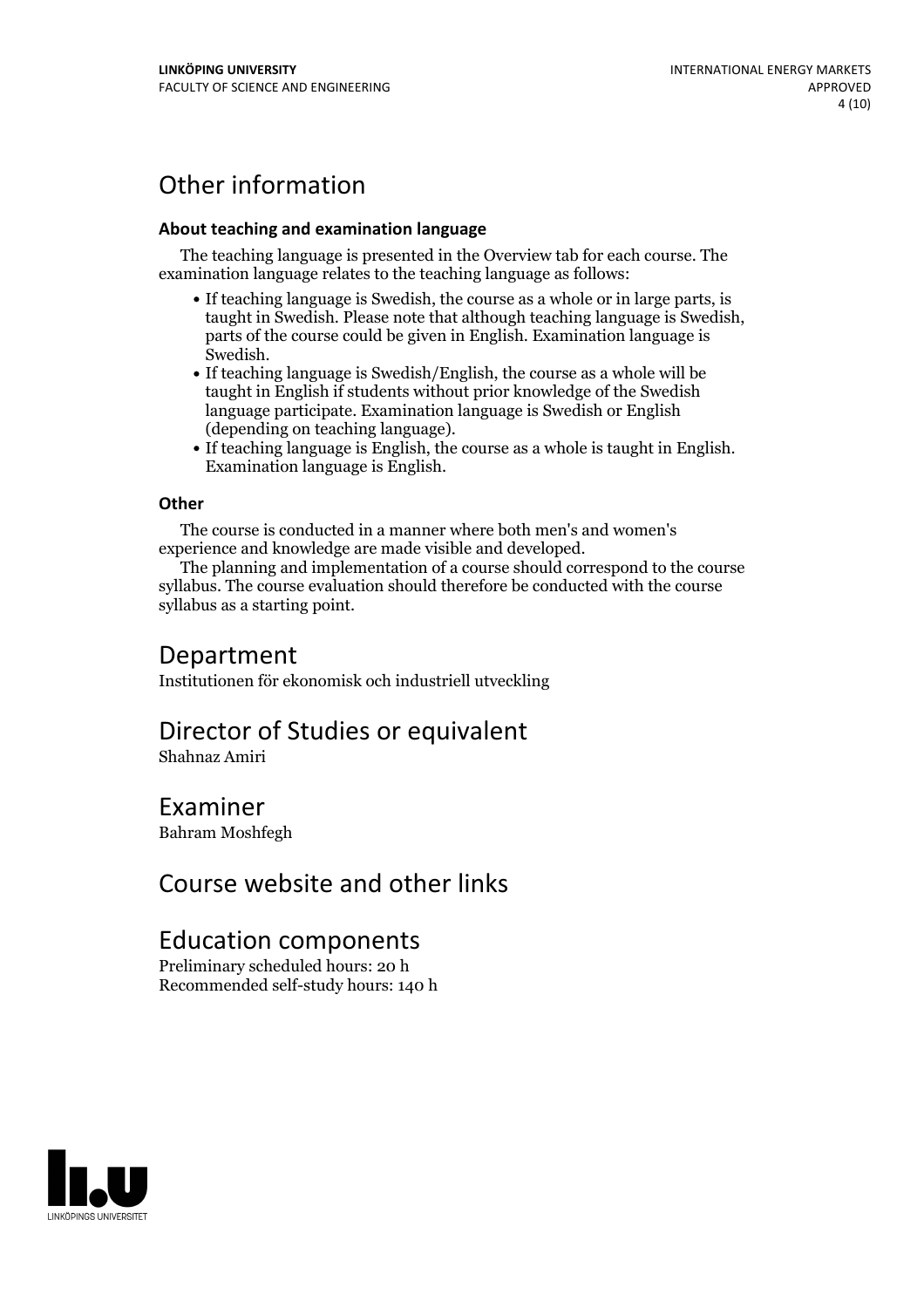## Course literature

Till föreläsningarna hör ett omfattande kursmaterial som finns gratis tillgängligt på Internet.

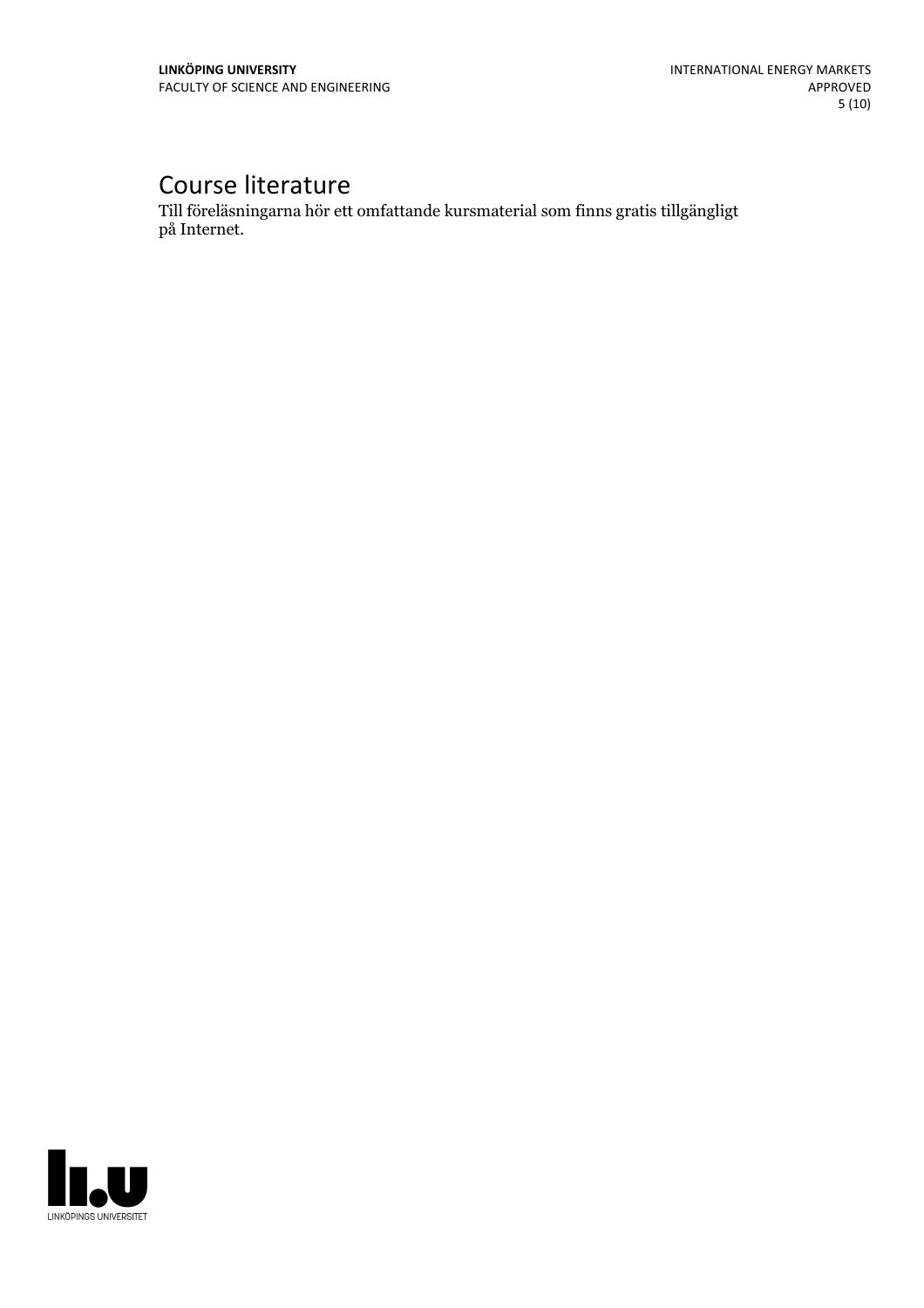## **Common rules**

#### **Course syllabus**

A syllabus must be established for each course. The syllabus specifies the aim and contents of the course, and the prior knowledge that a student must have in order to be able to benefit from the course.

### **Timetabling**

Courses are timetabled after a decision has been made for this course concerning its assignment to a timetable module.

#### **Interrupting a course**

The vice-chancellor's decision concerning regulations for registration, deregistration and reporting results (Dnr LiU-2015-01241) states that interruptions in study are to be recorded in Ladok. Thus, all students who do not participate in a course for which they have registered must record the interruption, such that the registration on the course can be removed. Deregistration from <sup>a</sup> course is carried outusing <sup>a</sup> web-based form: https://www.lith.liu.se/for-studenter/kurskomplettering?l=en.

### **Cancelled courses**

Courses with few participants (fewer than 10) may be cancelled or organised in a manner that differs from that stated in the course syllabus. The Dean is to deliberate and decide whether a course is to be cancelled or changed from the course syllabus.

### **Guidelines relatingto examinations and examiners**

For details, see Guidelines for education and examination for first-cycle and second-cycle education at Linköping University, http://styrdokument.liu.se/Regelsamling/VisaBeslut/917592.

An examiner must be employed as a teacher at LiU according to the LiU Regulations for Appointments

(https://styrdokument.liu.se/Regelsamling/VisaBeslut/622784). For courses in second-cycle, the following teachers can be appointed as examiner: Professor (including Adjunct and Visiting Professor), Associate Professor (including Adjunct), Senior Lecturer (including Adjunct and Visiting Senior Lecturer), Research Fellow, or Postdoc. For courses in first-cycle, Assistant Lecturer (including Adjunct and Visiting Assistant Lecturer) can also be appointed as examiner in addition to those listed for second-cycle courses. In exceptional cases, a Part-time Lecturer can also be appointed as an examiner at both first- and second cycle, see Delegation of authority for the Board of Faculty of Science and Engineering.

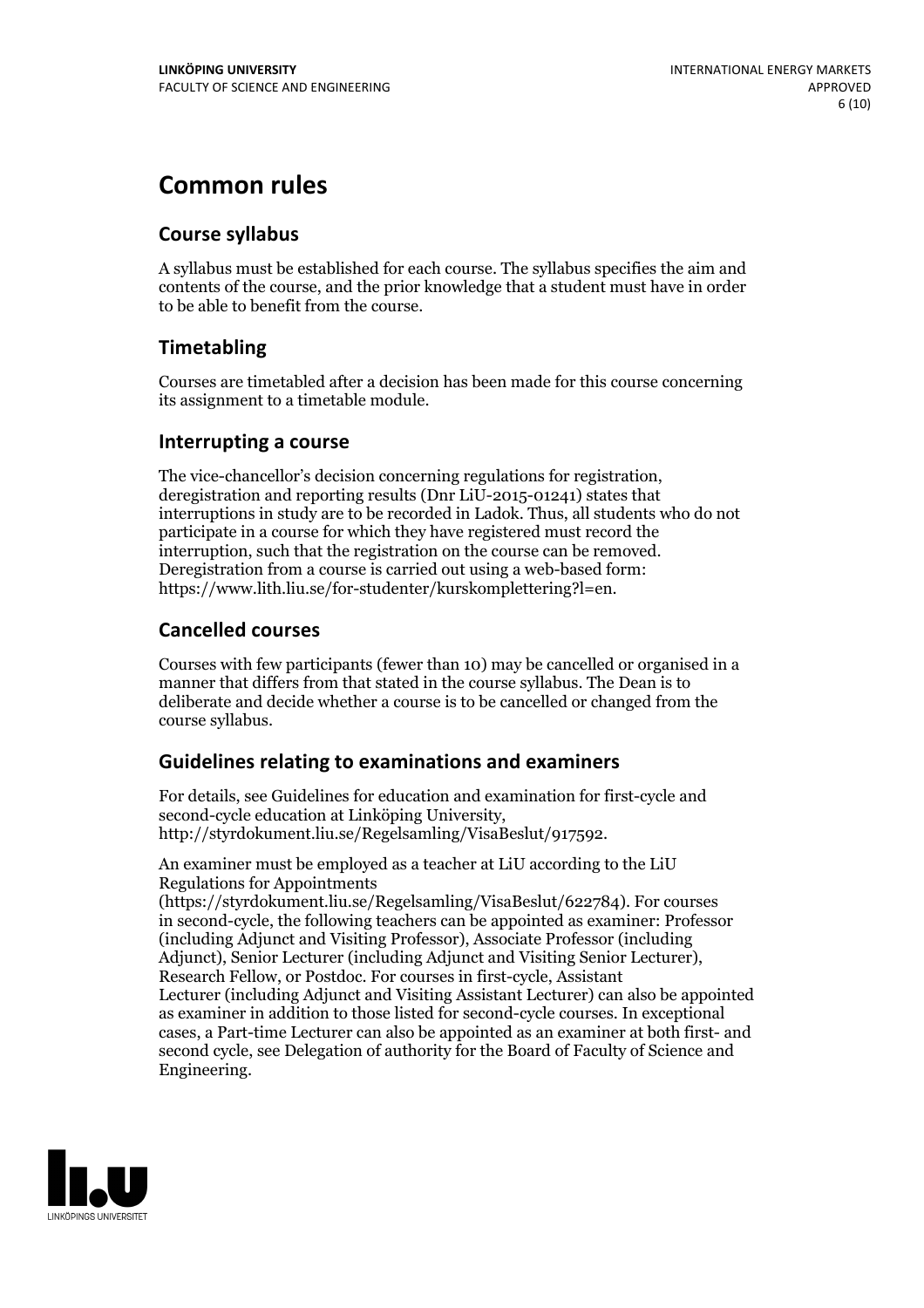#### **Forms of examination**

#### **Examination**

Written and oral examinations are held at least three times a year: once immediately after the end of the course, once in August, and once (usually) in one of the re-examination periods. Examinations held at other times are to follow a decision of the board of studies.

Principles for examination scheduling for courses that follow the study periods:

- courses given in VT1 are examined for the first time in March, with re-examination in June and August
- courses given in VT2 are examined for the first time in May, with re-examination in August and October
- courses given in HT1 are examined for the first time in October, with re-examination in January and August
- courses given in HT2 are examined for the first time in January, with re-examination in March and in August.

The examination schedule is based on the structure of timetable modules, but there may be deviations from this, mainly in the case of courses that are studied and examined for several programmes and in lower grades (i.e. 1 and 2).

Examinations for courses that the board of studies has decided are to be held in alternate years are held three times during the school year in which the course is given according to the principles stated above.

Examinations for courses that are cancelled orrescheduled such that they are not given in one or several years are held three times during the year that immediately follows the course, with examination scheduling that corresponds to the scheduling that was in force before the course was cancelled or rescheduled.

When a course is given for the last time, the regular examination and two re-<br>examinations will be offered. Thereafter, examinations are phased out by offering three examinations during the following academic year at the same times as the examinations in any substitute course. If there is no substitute course, three examinations will be offered during re-examination periods during the following academic year. Other examination times are decided by the board of studies. In all cases above, the examination is also offered one more time during the academic year after the following, unless the board of studies decides otherwise.

If a course is given during several periods of the year (for programmes, or on different occasions for different programmes) the board or boards of studies determine together the scheduling and frequency of re-examination occasions.

#### **Registration for examination**

In order to take an examination, a student must register in advance at the Student Portal during the registration period, which opens 30 days before the date of the examination and closes 10 days before it. Candidates are informed of the location of the examination by email, four days in advance. Students who have not

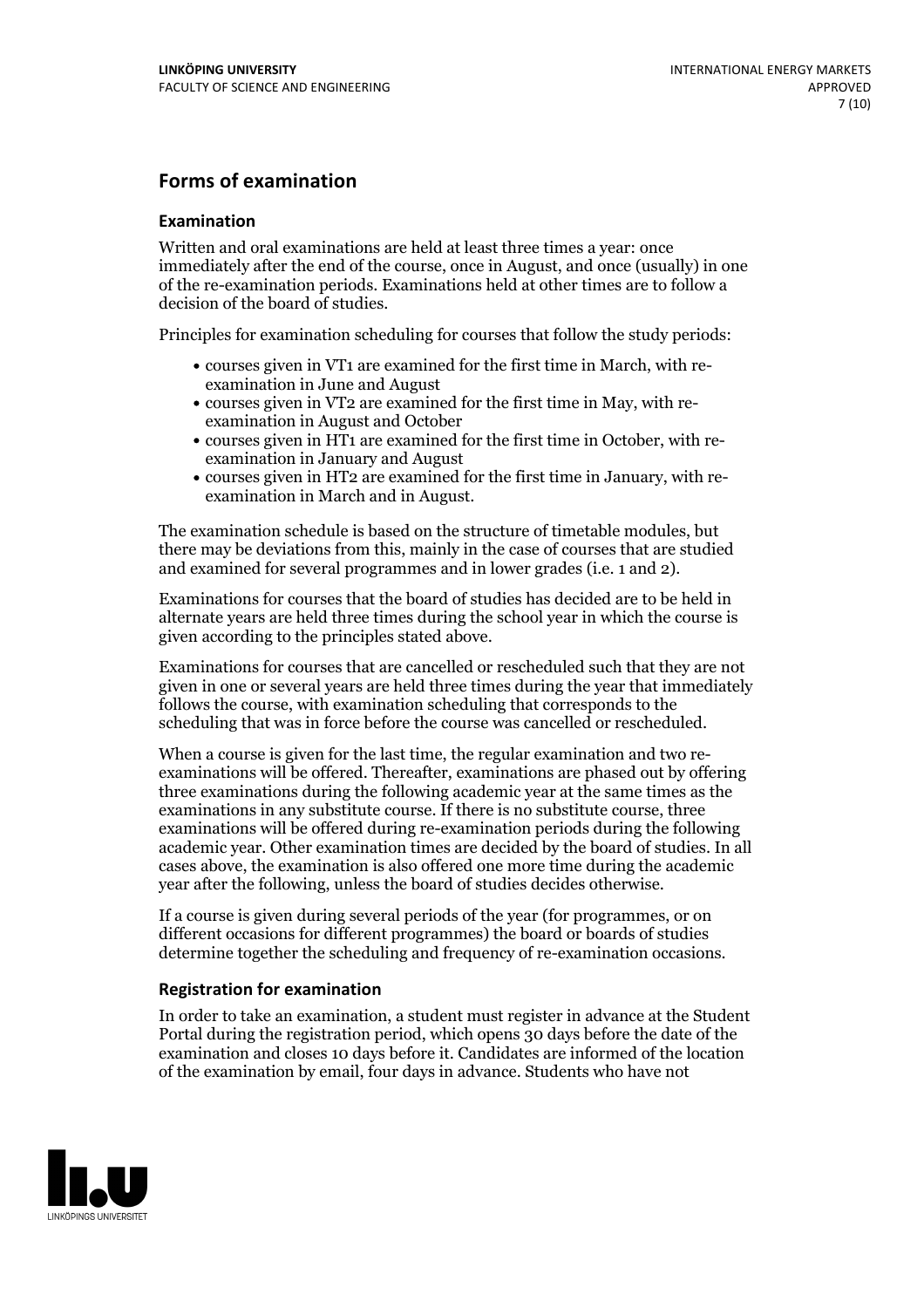registered for an examination run the risk of being refused admittance to the examination, if space is not available.

Symbols used in the examination registration system:

\*\* denotes that the examination is being given for the penultimate time.

\* denotes that the examination is being given for the last time.

#### **Code of conduct for students during examinations**

Details are given in a decision in the university's rule book: http://styrdokument.liu.se/Regelsamling/VisaBeslut/622682.

#### **Retakes for higher grade**

Students at the Institute of Technology at LiU have the right to retake written examinations and computer-based examinations in an attempt to achieve a higher grade. This is valid for all examination components with code "TEN" and "DAT". The same right may not be exercised for other examination components, unless otherwise specified in the course syllabus.

A retake is not possible on courses that are included in an issued degree diploma.

#### **Retakes of other forms of examination**

Regulations concerning retakes of other forms of examination than written examinations and computer-based examinations are given in the LiU guidelines

http://styrdokument.liu.se/Regelsamling/VisaBeslut/917592.

#### **Plagiarism**

For examinations that involve the writing of reports, in cases in which it can be assumed that the student has had access to other sources (such as during project work, writing essays, etc.), the material submitted must be prepared in accordance with principles for acceptable practice when referring to sources (references or quotations for which the source is specified) when the text, images, ideas, data,  $\vec{e}$  etc. of other people are used. It is also to be made clear whether the author has reused his or her own text, images, ideas, data, etc. from previous examinations, such as degree projects, project reports, etc. (this is sometimes known as "self- plagiarism").

A failure to specify such sources may be regarded as attempted deception during examination.

#### **Attempts to cheat**

In the event of <sup>a</sup> suspected attempt by <sup>a</sup> student to cheat during an examination, or when study performance is to be assessed as specified in Chapter <sup>10</sup> of the Higher Education Ordinance, the examiner is to report this to the disciplinary board of the university. Possible consequences for the student are suspension from study and a formal warning. More information is available at https://www.student.liu.se/studenttjanster/lagar-regler-rattigheter?l=en.

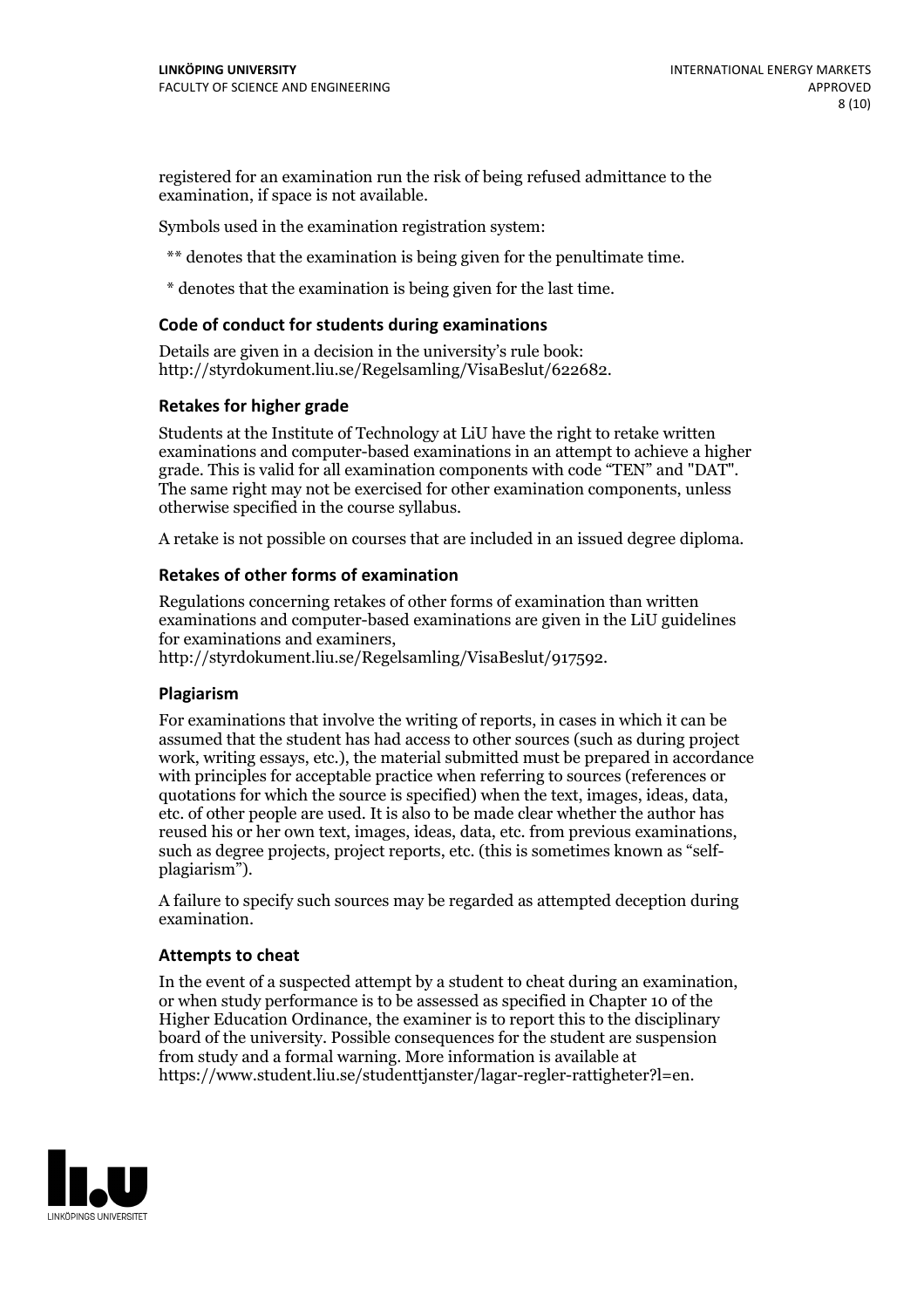#### **Grades**

The grades that are preferably to be used are Fail (U), Pass (3), Pass not without distinction  $(4)$  and Pass with distinction  $(5)$ .

- 1. Grades U, 3, 4, 5 are to be awarded for courses that have written
- examinations. 2. Grades Fail (U) and Pass (G) may be awarded for courses with <sup>a</sup> large degree of practical components such as laboratory work, project work and group work. 3. Grades Fail (U) and Pass (G) are to be used for degree projects and other
- independent work.

#### **Examination components**

- 
- 1. Grades U, 3, 4, <sup>5</sup> are to be awarded for written examinations (TEN). 2. Examination components for which the grades Fail (U) and Pass (G) may be awarded are laboratory work (LAB), project work (PRA), preparatory written examination (KTR), oral examination (MUN), computer-based
- examination (DAT), home assignment (HEM), and assignment (UPG). 3. Students receive grades either Fail (U) or Pass (G) for other examination components in which the examination criteria are satisfied principally through active attendance such as other examination (ANN), tutorial group (BAS) or examination item (MOM). 4. Grades Fail (U) and Pass (G) are to be used for the examination
- components Opposition (OPPO) and Attendance at thesis presentation (AUSK) (i.e. part of the degree project).

For mandatory components, the following applies: If special circumstances prevail, and if it is possible with consideration of the nature of the compulsory component, the examiner may decide to replace the compulsory component with another equivalent component. (In accordance with the LiU Guidelines for education and examination for first-cycle and second-cycle education at Linköping University, http://styrdokument.liu.se/Regelsamling/VisaBeslut/917592).

For written examinations, the following applies: If the LiU coordinator for students with disabilities has granted a student the right to an adapted examination for a written examination in an examination hall, the student has the right to it. If the coordinator has instead recommended for the student an adapted examination or alternative form of examination, the examiner may grant this if the examiner assesses that it is possible, based on consideration of the course objectives. (In accordance with the LiU Guidelines for education and examination for first-cycle and second-cycle education at Linköping University, http://styrdokument.liu.se/Regelsamling/VisaBeslut/917592).

The examination results for a student are reported at the relevant department.

### **Regulations (applyto LiU in its entirety)**

The university is a government agency whose operations are regulated by